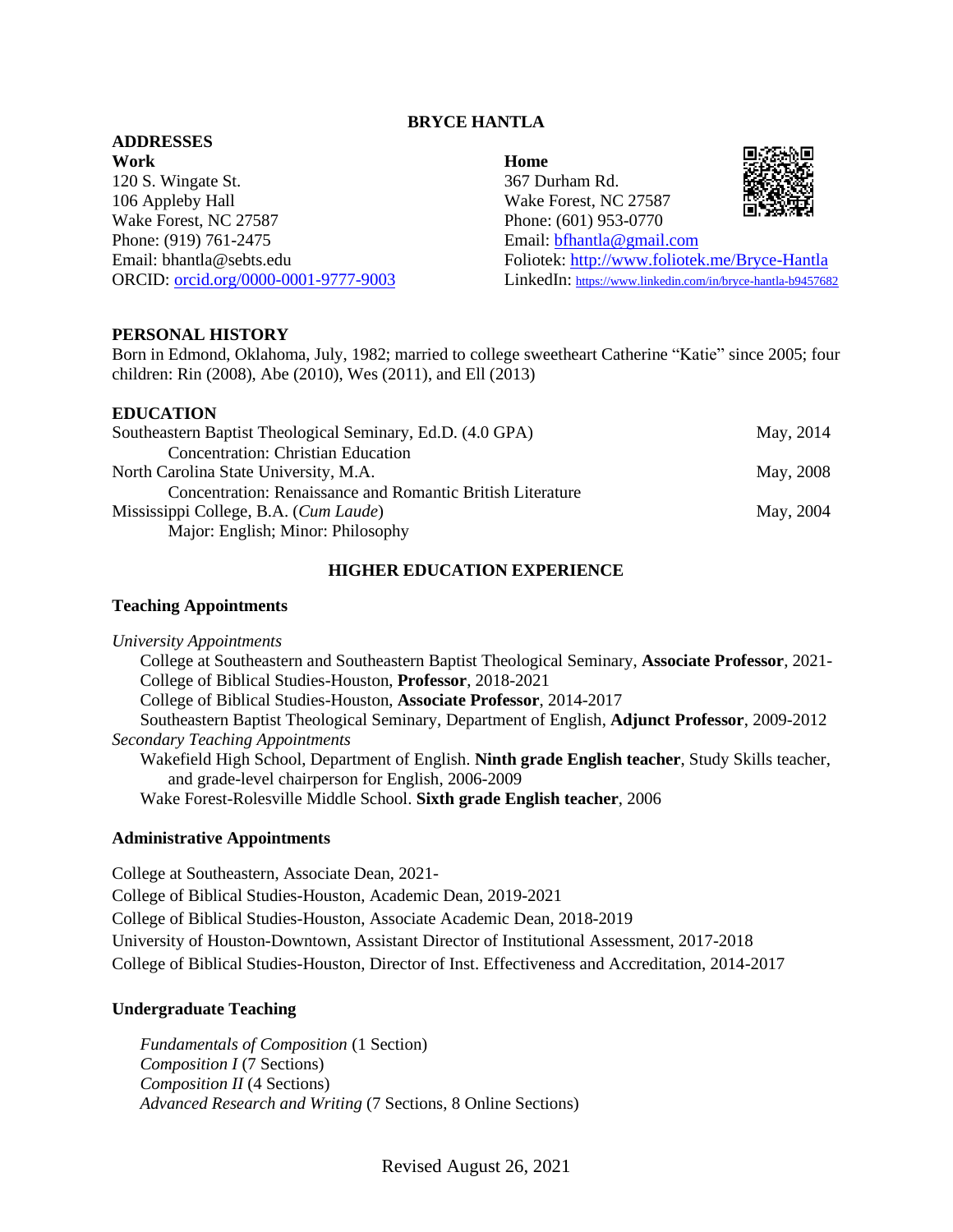*British Literature Survey* (6 Sections) *Shakespeare's Histories and Comedies* (2 Sections)

## **Graduate Teaching**

*Learning Theory and Instructional Design* (2 Doctoral Seminar) *History and Philosophy of Education* (1 Doctoral Seminar)

## **PUBLICATIONS**

## **Peer Reviewed**

- Hantla, B. (2017). Flipped Classrooms in the Humanities: Findings from a Quasi-Experimental Study. *Christian Perspectives in Education*, *10*(1), 1-21. Available at: <http://digitalcommons.liberty.edu/cpe/vol10/iss1/1/>
- ---. (2014). *The effects of flipping the classroom on specific aspects of critical thinking in a humanities college: A quasi-experimental, mixed-methods study*. A doctoral dissertation for Southeastern Baptist Theological Semi---nary, pp. 264. <http://eric.ed.gov/?id=ED556925>
- ---. (2014). Noetic Sanctification: Using Critical Thinking to Facilitate Sanctification of the Mind. *Christian Perspectives in Education*, *7*(1), 1-22. Available at: <http://digitalcommons.liberty.edu/cpe/vol7/iss1/3/>
- McGee, D., & Hantla, B. (2013). The Portrayal of Fathers in Popular Media. *The Journal of Discipleship and Family Ministry*, *3*(2), 36-46. [http://www.sbts.edu/family/files/2013/09/JDFM-3.2-Spring-2013](http://www.sbts.edu/family/files/2013/09/JDFM-3.2-Spring-2013-vFinal-2.pdf) [vFinal-2.pdf](http://www.sbts.edu/family/files/2013/09/JDFM-3.2-Spring-2013-vFinal-2.pdf)
- McGee, D., & Hantla, B. (2012) An intelligent critique of multiple intelligences: a Christian review for leaders. *Journal of Biblical Perspectives in Leadership*, *4*(1), 3-16. <http://www.regent.edu/acad/global/publications/jbpl/vol4no1/jbpl-vol4no1.pdf>

### **Contributions to Academic Encyclopedias and Other Works**

- Bill Blocker, Israel Loken, Rick Kress (Eds.)*.* (2020). *The Word, Worship, and the Work Week*. Houston, TX: Kress Publishing. **10 Devotional Contributions and Editorial Consultant**.
- Mitri Raheb, Mark Lamport (Ed.). (2020). *The Rowman & Littlefield Handbook of Christianity in the Middle East*. From *The Rowman & Littlefield Handbook Series*. Lanham, MD: Rowman & Littlefield. **Editorial Consultant**.
- Mark A. Lamport, Benjamin Forrest, and Vernon Whaley (Eds.). (2019). *Hymns and Hymnody: Historical and Theological Introductions, Volume 2: From Catholic Europe to Protestant Europe*. Eugene, OR: Wipf & Stock Publishers. **Editorial Consultant**.
- ---. (Eds.). (2019). *Hymns and Hymnody: Historical and Theological Introductions, Volume 1: From Asia Minor to Western Europe*. Eugene, OR: Wipf & Stock Publishers. **Editorial Consultant**.
- George Thomas Kurian and Mark A. Lamport (Eds.). (2018). *Encyclopedia of the Global South*. New York, NY: Rowman & Littlefield Publishers. **Editorial Consultant**.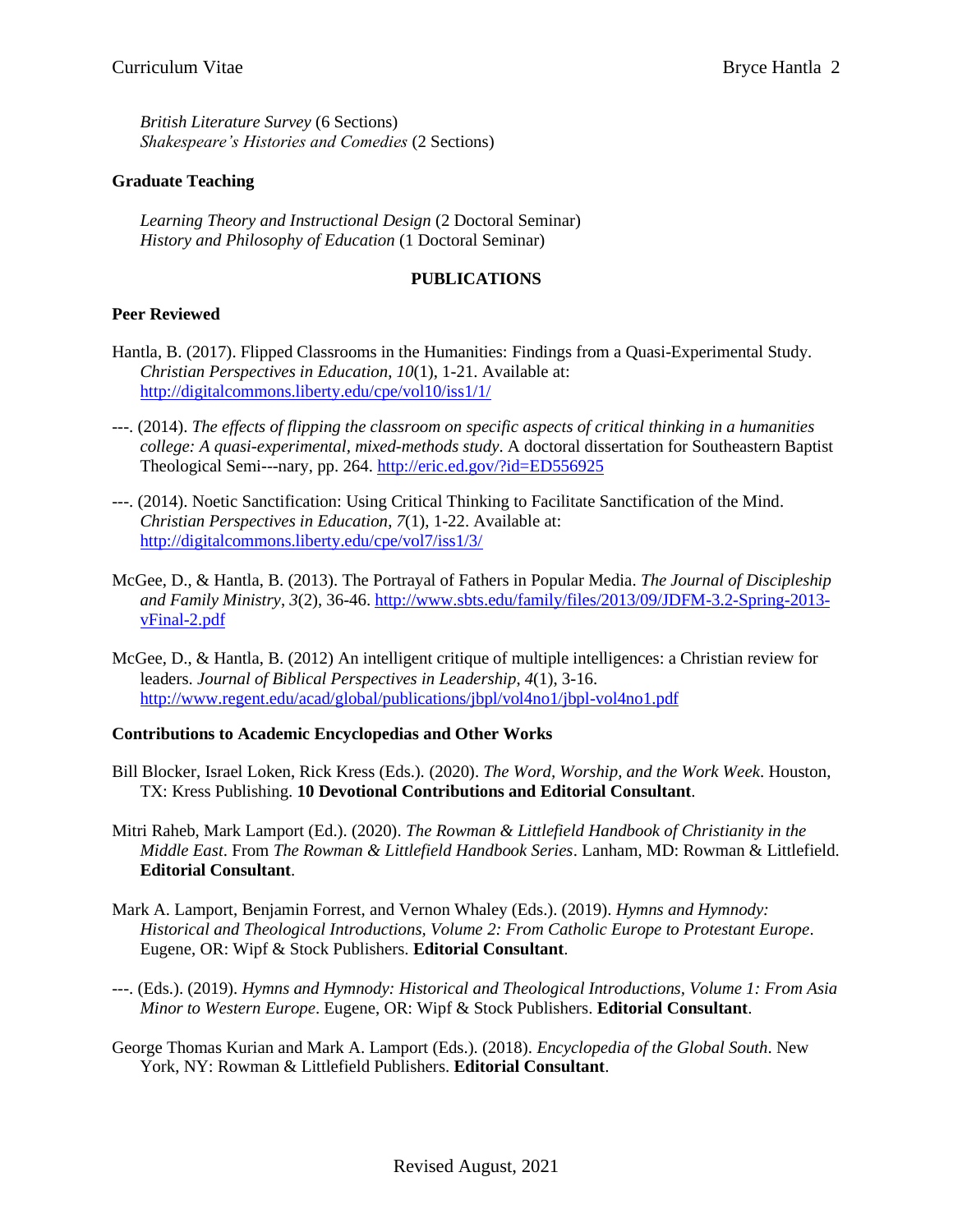- Mark A. Lamport (Ed.). (2017). *The Encyclopedia of Martin Luther and the Reformation*. New York, NY: Rowman & Littlefield Publishers. **Editorial Consultant**.
- Timothy Demy and Paul Shockley (Eds.). (2017). *Evangelical America: An Encyclopedia of Contemporary American Religious Culture*. Denver, CO: ABC-CLIO, LLC. **10 Article Contributions:** Association of Christian Schools International; Graham, Billy; Evangelicalism; Family Research Council; Fellowship of Christian Athletes; InterVarsity Christian Fellowship/USA; Dobson, James; MacArthur, John; Neo-Evangelicalism; Reformed Tradition, Evangelicalism.
- George Thomas Kurian and Mark A. Lamport (Eds.). (2016). *The Encyclopedia of Christianity in the United States*. New York, NY: Rowman & Littlefield Publishers. **Editorial Consultant and 10 Article Contributions:** Boardus, Everardus; Gailor, Frank T.; Hammet, William; Hillenbrand, Reynold Henry; Lowrie, Walter; Maxwell, Leslie E.; Onderdonk, Henry U.; Peck, Edmund J.; Slocum, John; Whitfield, James M.
- George Thomas Kurian and Mark A. Lamport (Eds.). (2015). *The Encyclopedia of Christian Education*. Lanham, MD: Rowman & Littlefield. **1 Article Contribution:** Dykstra, Craig.

# **Accreditation Publications**

- CBS Accreditation Team. *Compliance Certification and Institutional Reaffirmation*. (March 1, 2017). A 100,000-word document submitted for a decennial accreditation review. Results of review below:
	- Off-Site: 6 potential standards for non-compliance
	- On-Site: 0 recommendations, QEP Approved (Pending C&R Review, June 2018)
- Akin, D., Keathley, K., Travers, M., Burkett, J., & Hantla, B. (2012). *Arguing the CASE: Critical Thinking through Writing*, a Quality Enhancement Plan for SACS accreditation, 2011-2015. (I developed the methods and student learning outcomes for this peer-reviewed assessment project specifically, Chapters IV, VII, VIII, and X.) [http://www.sacscoc.org/pdf/2012trackbqeps/SoutheasternBaptistTheologicalSeminaryQEPExecutive](http://www.sacscoc.org/pdf/2012trackbqeps/SoutheasternBaptistTheologicalSeminaryQEPExecutiveSummary.pdf) [Summary.pdf](http://www.sacscoc.org/pdf/2012trackbqeps/SoutheasternBaptistTheologicalSeminaryQEPExecutiveSummary.pdf)

# **Conference Presentations**

- Hantla, B. (2019). Flipping Adults Out: Best practices from the literature on flipping the adult classroom. Presented at the *Annual CAHEA Conference* in Colorado Springs, CO, June 2019, (see conference proceedings). Available at [http://www.cahea.org/2019-Concurrent-Sessions.html.](http://www.cahea.org/2019-Concurrent-Sessions.html)
- ---. (2018). Setting Up for Success: Basics of Qualtrics Survey Design and Functionality. Presented at the *Technology Learning Conference* in Houston, TX, October 2018, (see conference proceedings). Available at: [https://uhdtlc.wordpress.com/2018/09/25/setting-up-for-success-qualtrics-surveying](https://uhdtlc.wordpress.com/2018/09/25/setting-up-for-success-qualtrics-surveying-design-and-functionality/#more-664)[design-and-functionality/#more-664.](https://uhdtlc.wordpress.com/2018/09/25/setting-up-for-success-qualtrics-surveying-design-and-functionality/#more-664)
- ---. (2018). Set up for Success: Qualtrics Surveying Design and Functionality. Presented at the *Texas Association of Institutional Research Summer Workshop* in Austin, TX, July 2018, (see conference proceedings). Available at: [https://texas-air.org/assets/pdf/TAIR-Summer-Workshops-2017-Official-](https://texas-air.org/assets/pdf/TAIR-Summer-Workshops-2017-Official-Flyer.pdf)[Flyer.pdf.](https://texas-air.org/assets/pdf/TAIR-Summer-Workshops-2017-Official-Flyer.pdf)
- Hantla, B., Keith, P. (2017). The Heart of Compliance: Students and Your Policy Manual. Presented at the *SACSCOC Annual Meeting* in Dallas, TX, December 2017, (see conference proceedings).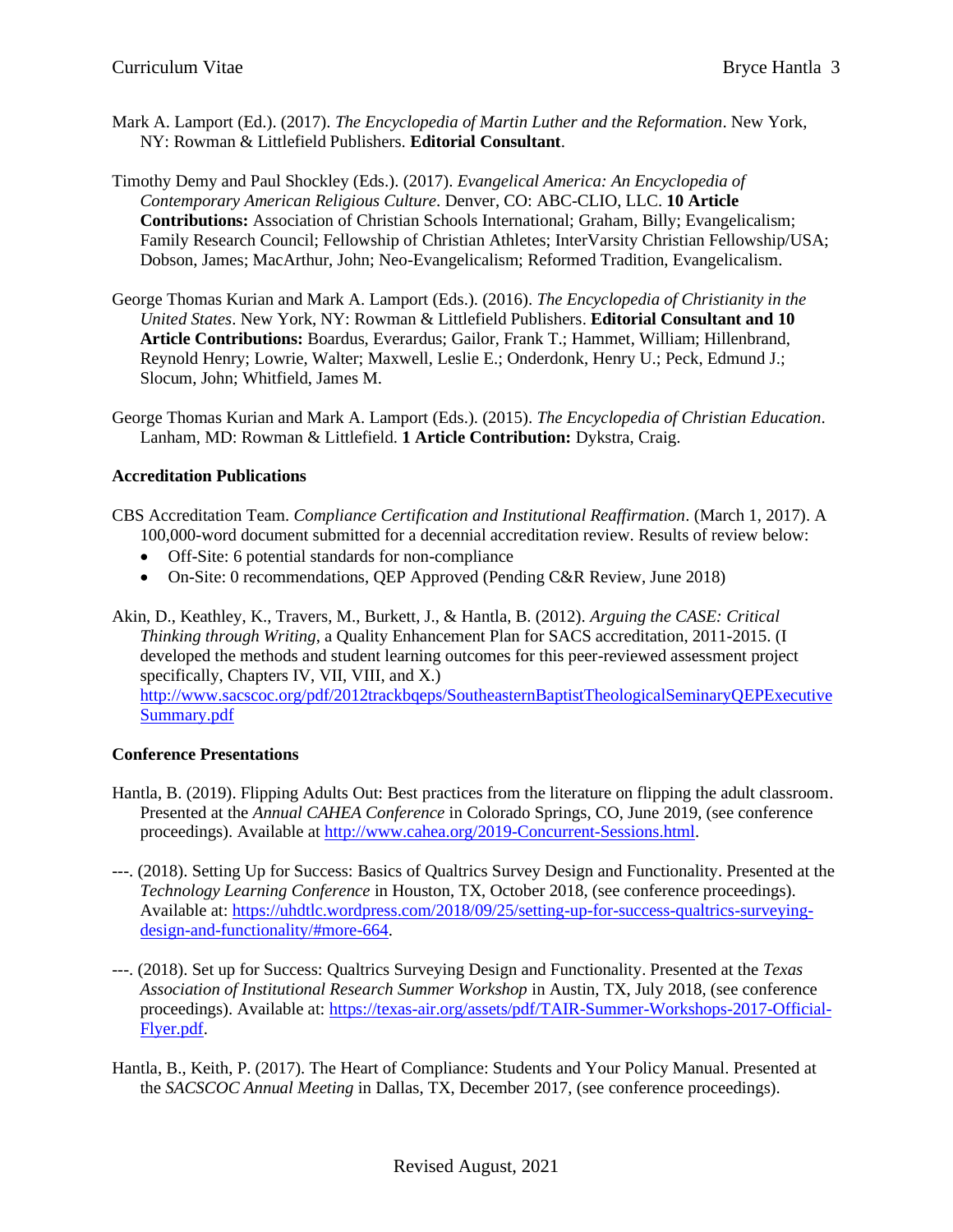Available at: [https://www.slideshare.net/BryceHantla/the-heart-of-compliance-institutional-policy](https://www.slideshare.net/BryceHantla/the-heart-of-compliance-institutional-policy-manual-and-students)[manual-and-students.](https://www.slideshare.net/BryceHantla/the-heart-of-compliance-institutional-policy-manual-and-students)

- Whitfield, K., Burkett, J., Hantla, B. (2015). Energizing your CASE: A Liberal Arts College's QEP on Critical Thinking through Writing. Presented at the *SACSCOC Annual Meeting* in Houston, TX, December 2015 (see conference proceedings). Available at: [https://www.slideshare.net/BryceHantla/energizing-your-case-qep-on-critical-thinking-through](https://www.slideshare.net/BryceHantla/energizing-your-case-qep-on-critical-thinking-through-writing)[writing.](https://www.slideshare.net/BryceHantla/energizing-your-case-qep-on-critical-thinking-through-writing)
- Hantla, B. (2015). Engaging Students with the Community through the Flipped Teaching Model: Findings from an Experimental Study. Presented at the *3rd International Higher Education Teaching and Learning Conference* in Orem, UT, January 2015 (see conference proceedings [https://www.hetl.org/wp-content/uploads/2015/01/HETL-SoTE-Conference-Proceedings2015-](https://www.hetl.org/wp-content/uploads/2015/01/HETL-SoTE-Conference-Proceedings2015-V5.pdf) [V5.pdf\)](https://www.hetl.org/wp-content/uploads/2015/01/HETL-SoTE-Conference-Proceedings2015-V5.pdf)
- Coley, K., Hantla, B., Cobb, C. (2013). Best Practices for Beginning a Flipped Classroom in the Humanities. Presented at the *NAPCE Annual Conference* in Chicago, IL, October 2013 (see conference proceedings). Available at: [https://kencoley.files.wordpress.com/2013/10/manuscript](https://kencoley.files.wordpress.com/2013/10/manuscript-best-practices-for__-beginning-a-flipped-classroom-website.pdf)[best-practices-for-beginning-a-flipped-classroom-website.pdf.](https://kencoley.files.wordpress.com/2013/10/manuscript-best-practices-for__-beginning-a-flipped-classroom-website.pdf)
- Hantla, B. (2012). "If you notice it as advertising, it hasn't worked": Peripheral Persuasion and Neuromarketing as Behaviorism. Presented at *Critical Information: Graduate Student Conference* at the School of Visual Arts, New York, NY, December 2012 (see presentation at conference website [http://criticalinformationsva.com/wp-content/uploads/2012/11/Hantla-Bryce\\_If-you-see-it-as](http://criticalinformationsva.com/wp-content/uploads/2012/11/Hantla-Bryce_If-you-see-it-as-advertising-it-hasnt-worked.pdf)[advertising-it-hasnt-worked.pdf\)](http://criticalinformationsva.com/wp-content/uploads/2012/11/Hantla-Bryce_If-you-see-it-as-advertising-it-hasnt-worked.pdf).
- ---. (2012). "Cooks in the Kitchen: Promoting Writing Center Research through Collaboration." Presented at *NC Writing Center Network Annual Conference*, Greensboro, NC, November 2012 (see conference proceedings).
- Kennedy, P., & Hantla, B. (2009). "Wakefield High School Freshman Academy" for a Wake County forum on the effectiveness of the Freshmen Academy at Wakefield High School, 2009
- Hantla, B. (2008). "Contrary Suffering in 'Yah and his two Sons Satan and Adam'" for an interdisciplinary forum at NCSU in the spring of 2008.

# **Book Review**

Hantla, B. (2014). A book review of *Flip Your Classroom: Reach Every Study Every Day* (2012) by Jonathan Bergmann and Aaron Sams. *Christian Education Journal 11*(1), 183-188.

# **GRANT ACTIVITY**

- Summer, 2020 Financial Aid and Disbursement/Award manager for Higher Education Emergency Relief Funds (HEERF) relating to provisions of the CARES Act due to Coronavirus disruption. Award Status: Awarded full amount of initial and subsequent award for small colleges.
- Summer, 2018 Co-PI for **NSF-ITEST Grant:** UHD partnership to serve as research arm of the grant with at least five HISD school to implement MakerSpaces in STEM